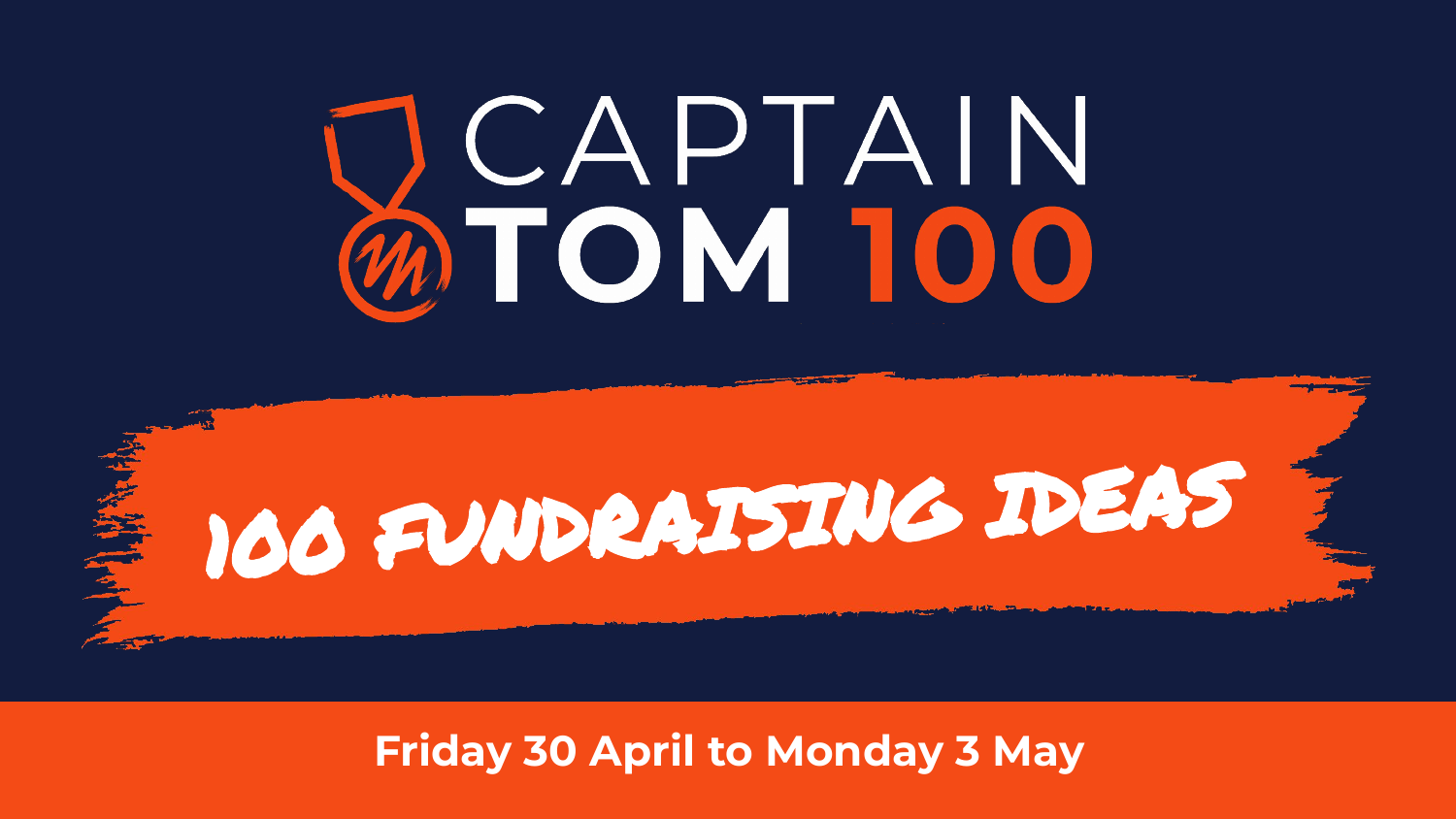

# **"Tomorrow will be a good day"**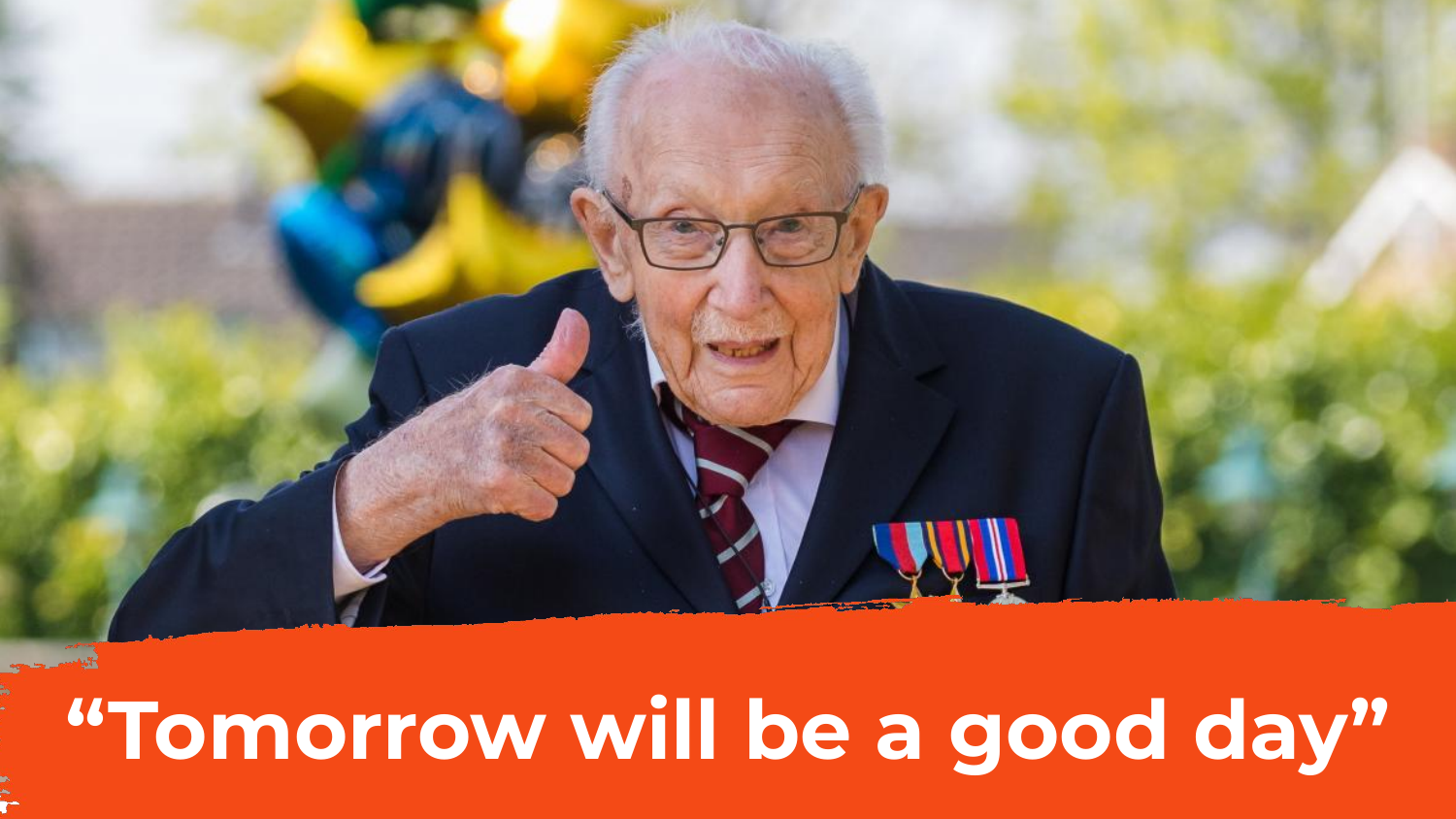



#### **1.**  Walk 100 laps of your garden

**2.** Do 100 push-ups

- **3.** Bake 100 cakes
- **4.** Write a 100-sentence story

**5.** Wash 100 cars

| <b>TOA</b> | Skip for 100 minutes ' |
|------------|------------------------|
|------------|------------------------|

- **7.** Get 100 people involved in **Captain Tom 100**!
- **8.** Wear 100 different fancy dress costumes
- **9.** Score 100 netball goals
- **10.** Juggle for 100 seconds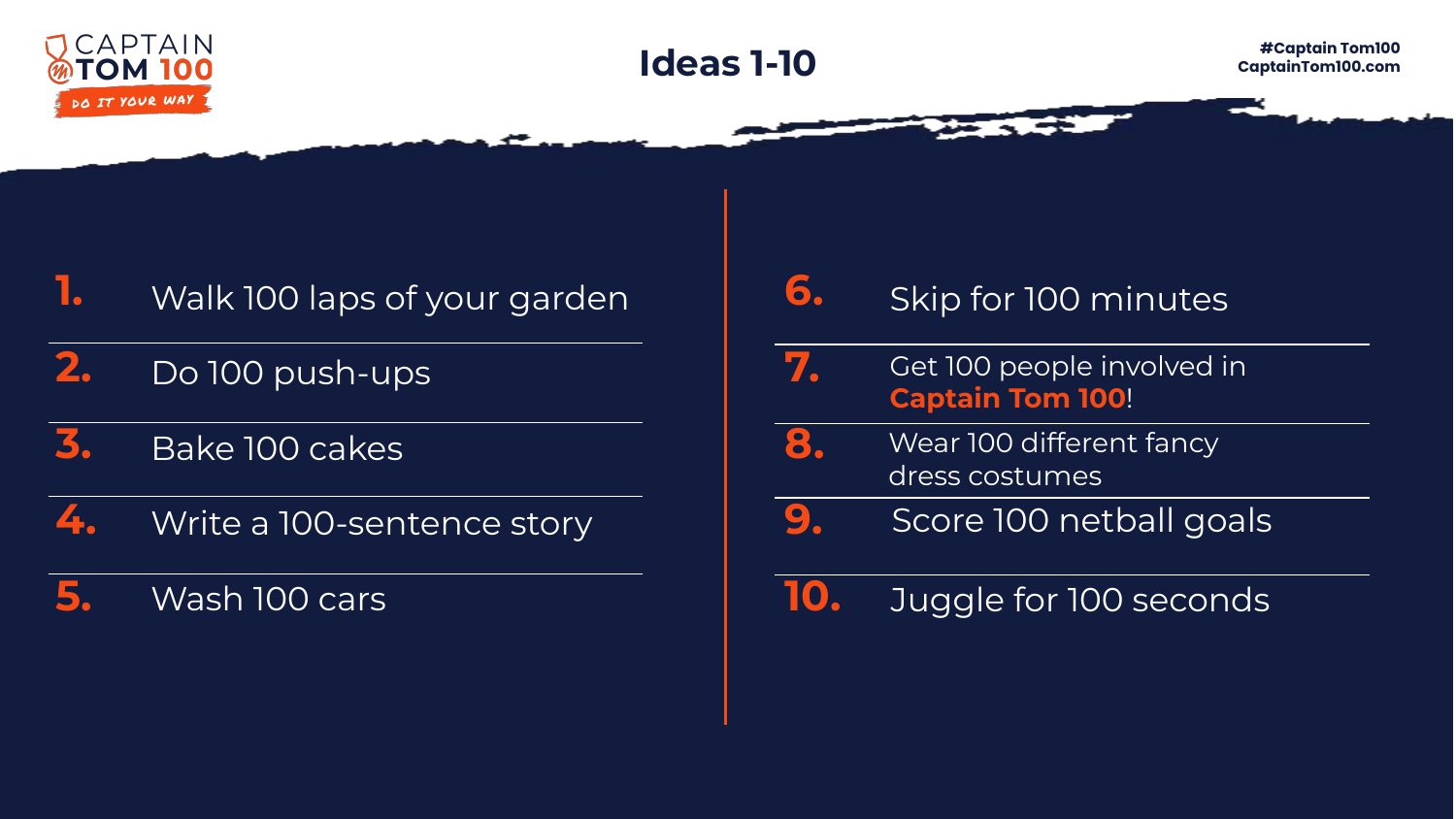

**Ideas 11-20 #Captain Tom100 CaptainTom100.com**

#### **11.**  Run for 100 minutes

**12.** Send 100 messages

**13.** Hop 100 times on a pogo stick

**14.** Score 100 cricket runs

**15.** Build 100 sandcastles

| 16. | Do 100 keepy-uppies |
|-----|---------------------|
|-----|---------------------|

**17.** Write and send 100 letters

**18.**

- Provide 100 meals for the homeless
- **19.** Kick 100 rugby conversions

**20.** Paint 100 pictures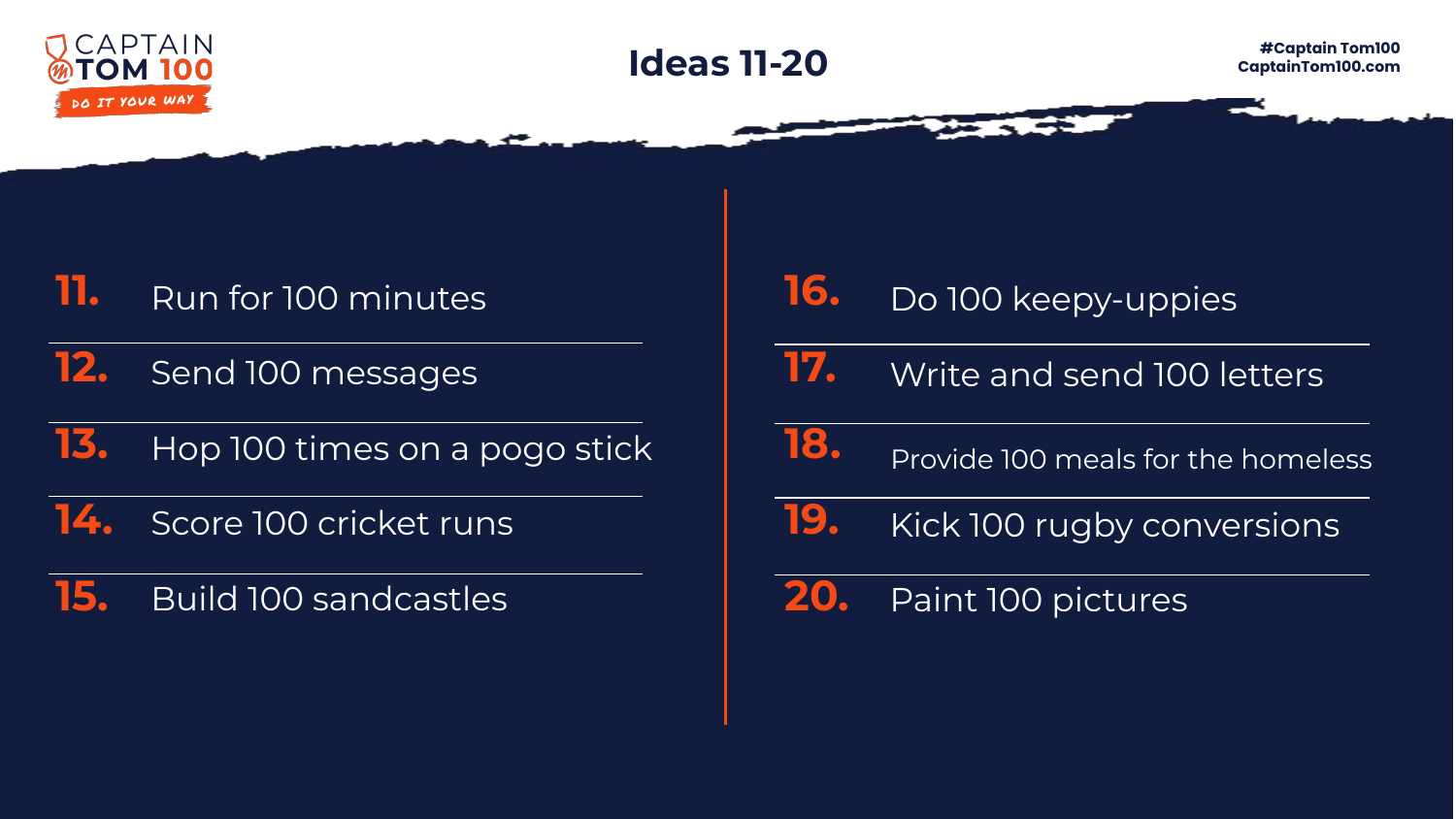

**Ideas 21-30 #Captain Tom100**

**CaptainTom100.com**

#### **21.**  Take a dog for 100 walks

**22.** Flip a bottle 100 times

- **23.** Toss 100 pancakes
- **24.** Write a 100-word poem

**25.** Bake 100 biscuits

| 26. | Roller skate for 100 minutes                       |
|-----|----------------------------------------------------|
| 27. | Do 100 star jumps                                  |
| 28. | Say "Tomorrow will be a good day"<br>to 100 people |
| 29. | Bounce a cricket ball on a bat<br>100 times        |
|     | Make and send 100 cards                            |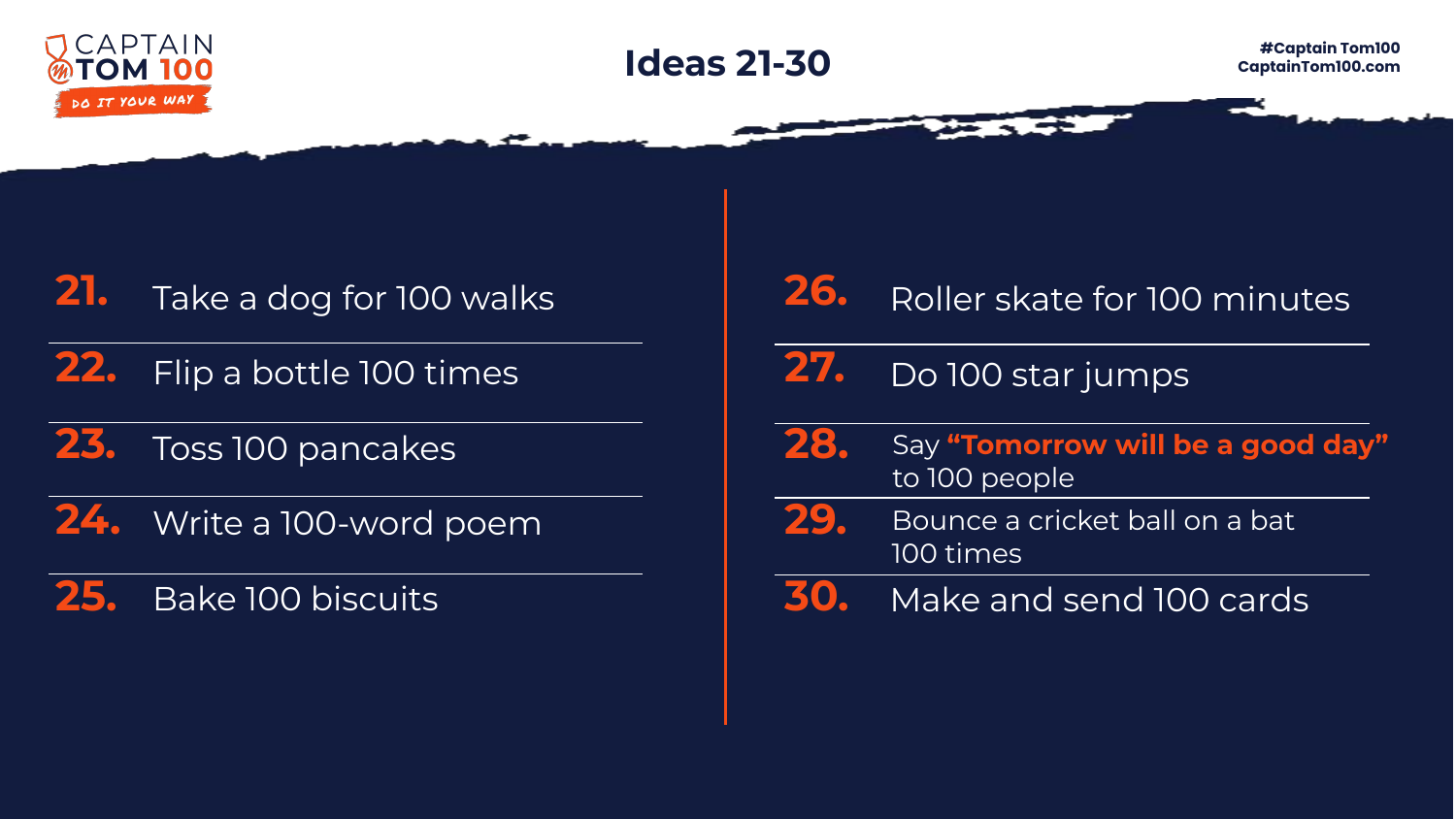

#### **31.**  Sing 100 songs

- **32.** Bounce a ball on a tennis racquet 100 times
- **33.** Take 100 photos
- **34.** Do 100 burpees

**35.** Walk 100K

#### **36.**  Name 100 Beatles songs

- **37.** Be silent for 100 minutes
- **38.** Donate 100 items to your local charity shop
- **39.** Sow 100 seeds
- **40.** Do 100 hula hoops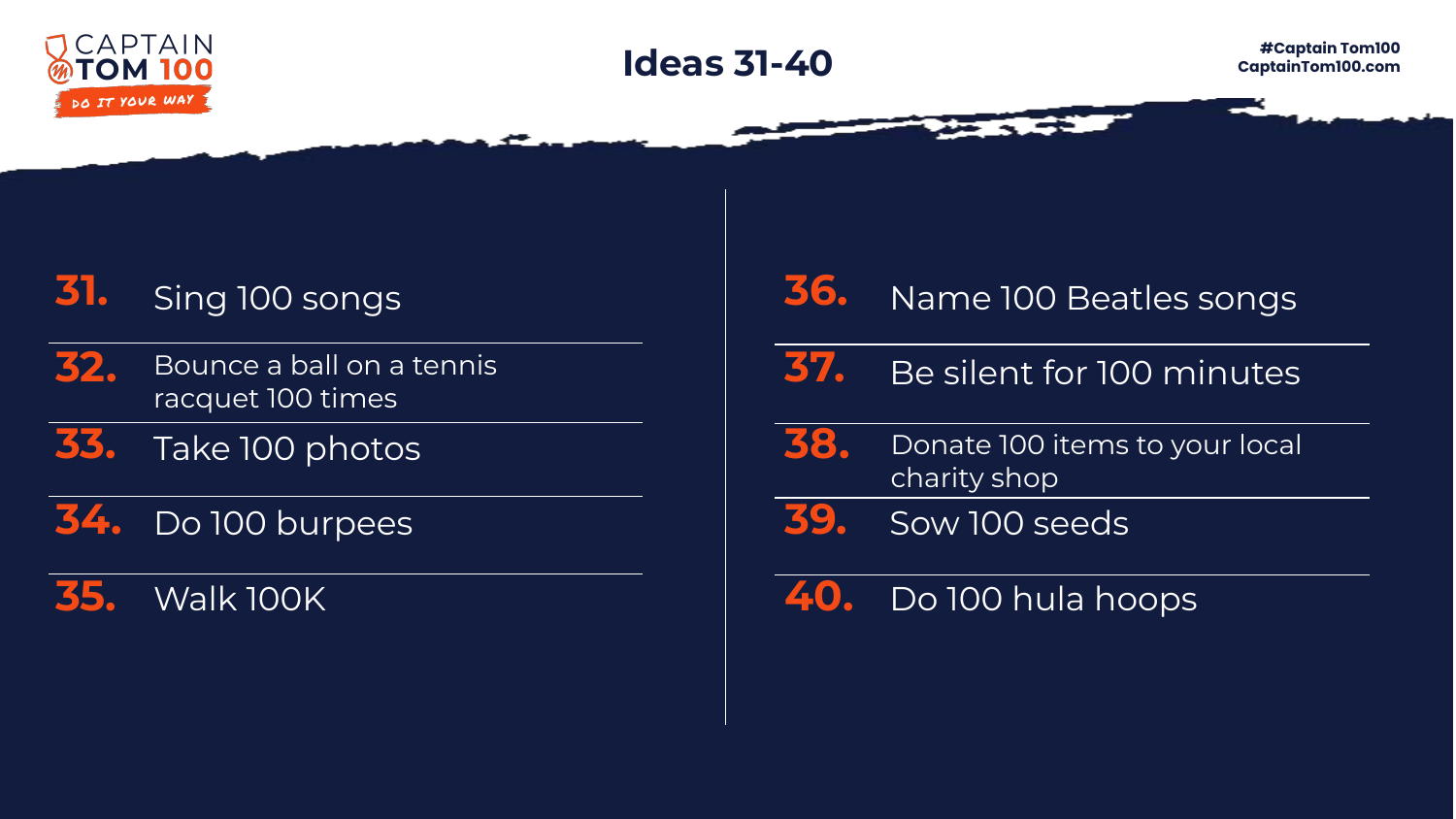

**Ideas 41-50 #Captain Tom100 CaptainTom100.com**



Make a pyramid with 100

**42.** Swim 100 lengths of a pool

**43.** Scooter for 100 minutes

## **44.** Jump 100 waves



#### **46.**  playing cards  $\begin{vmatrix} \text{black}} \\ \text{black} \end{vmatrix}$   $\begin{vmatrix} 40 \\ \text{black}} \\ \text{black} \end{vmatrix}$  a virtual party for 100 people

- **47.** Stream for 100 hours on Twitch
- **48.** Donate 100 items to your local food bank
- **49.** Meditate for 100 minutes
- **50.** Plant 100 trees (see ecologi.com for details)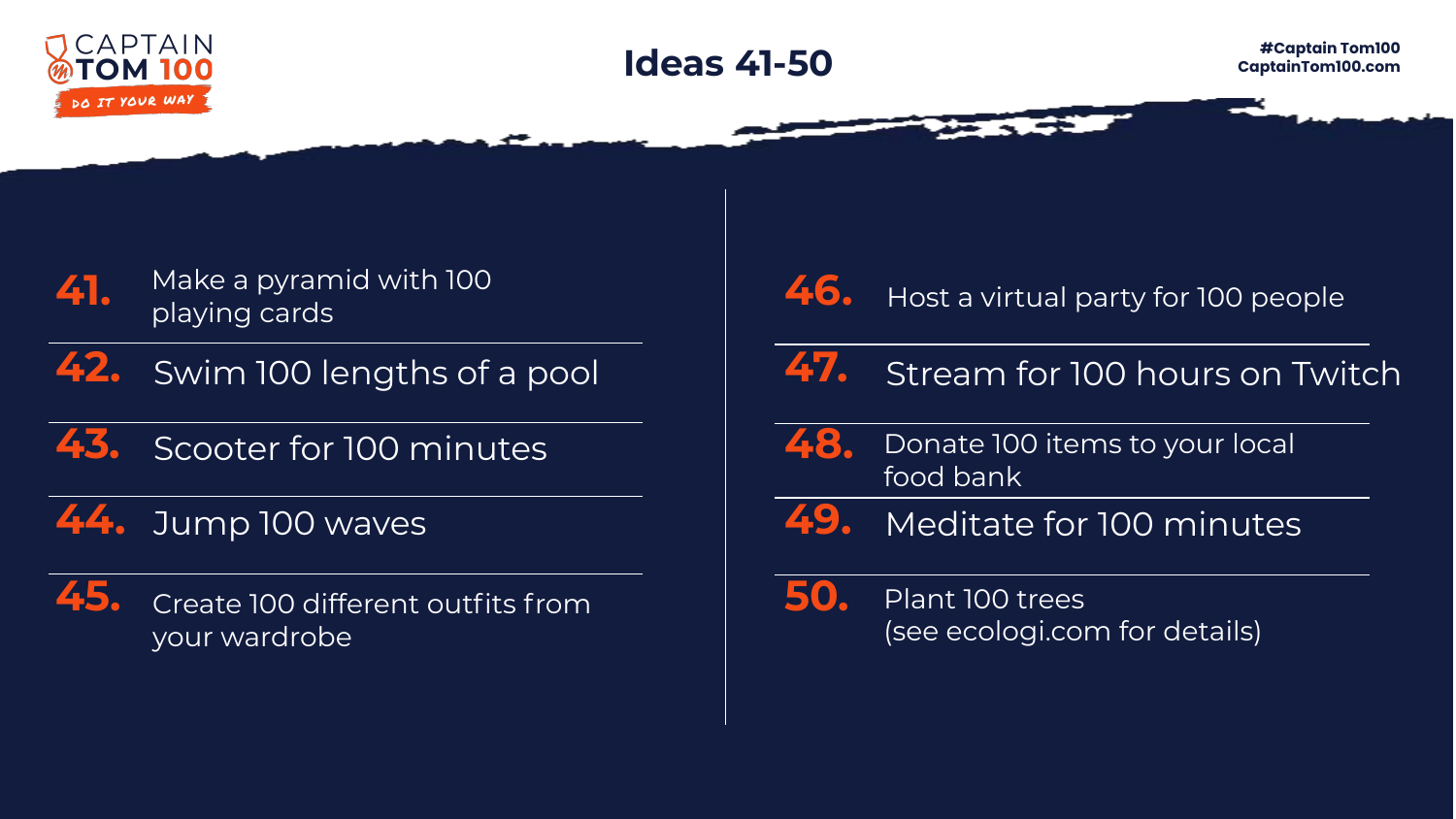



- **52.** Jump on a trampoline 100 times
- **53.** Play 100 games of Fortnite
- **54.** Run 100 laps of your park
- **55.** Cook 100 family meals

#### **56.**  Lip sync to 100 songs

**57.** Try to spot 100 different trees, birds, cars and flowers on a walk



- Run a 10K virtual relay with 10 friends
- **59.** Complete 100 hours of fasting (Ramadan 12 April to 12 May)



Make 100 phone calls to friends and family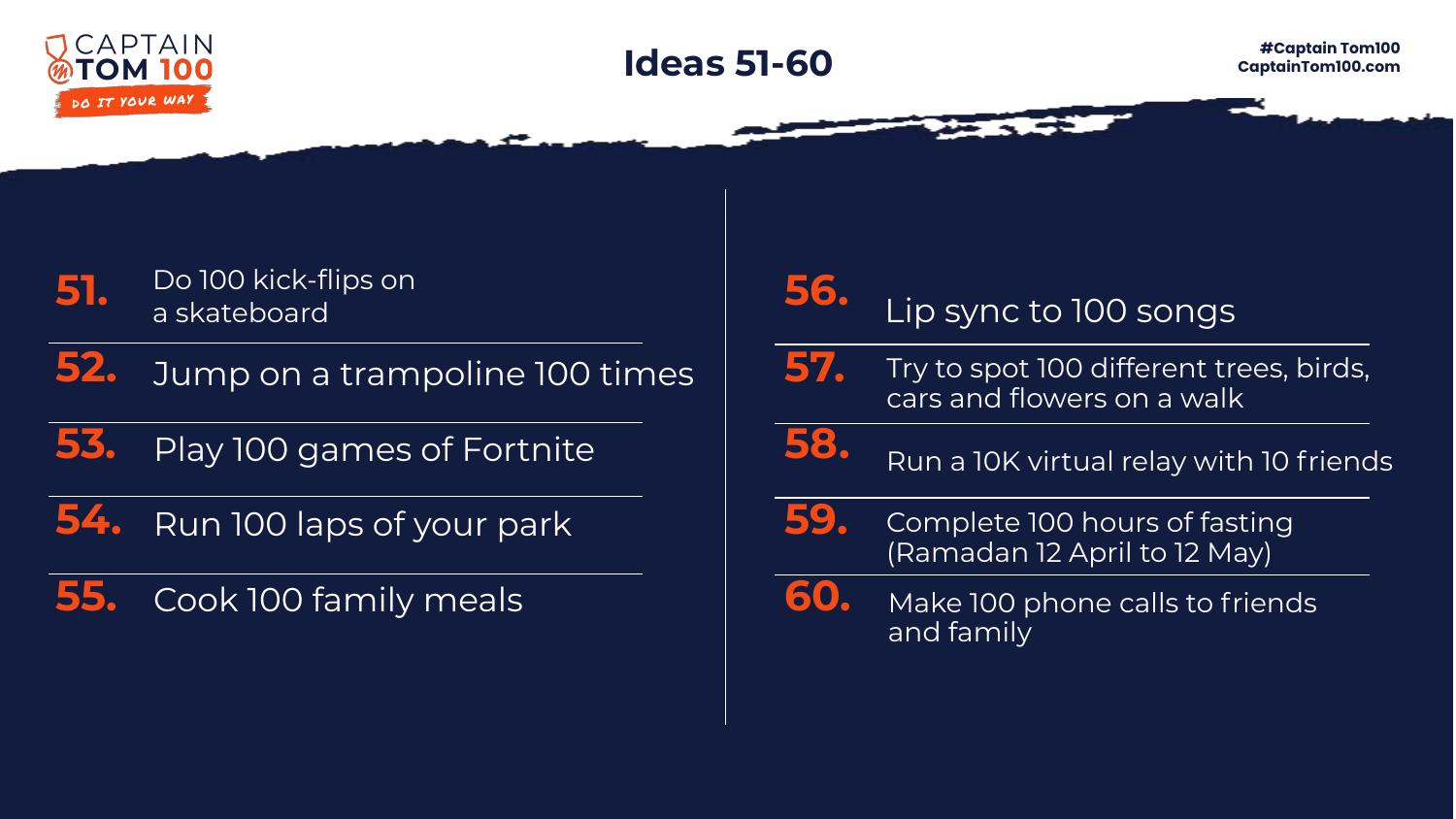

- **61.**  Formulate a 100-question quiz for
- **62.** Take 100 football penalties
- **63.** Read 100 books to your children
- **64.** Make your bed 100 times
- **65.** Do 100 good deeds
- **66.**  formulate a loo-question quiz for **blo** Watch 100 episodes of *Friends* friends
	- **67.** Eat 100 grapes
	- **68.** Do 100 cartwheels
	- **69.** Send 100 postcards
	- **70.** Balance 100 beer mats on your head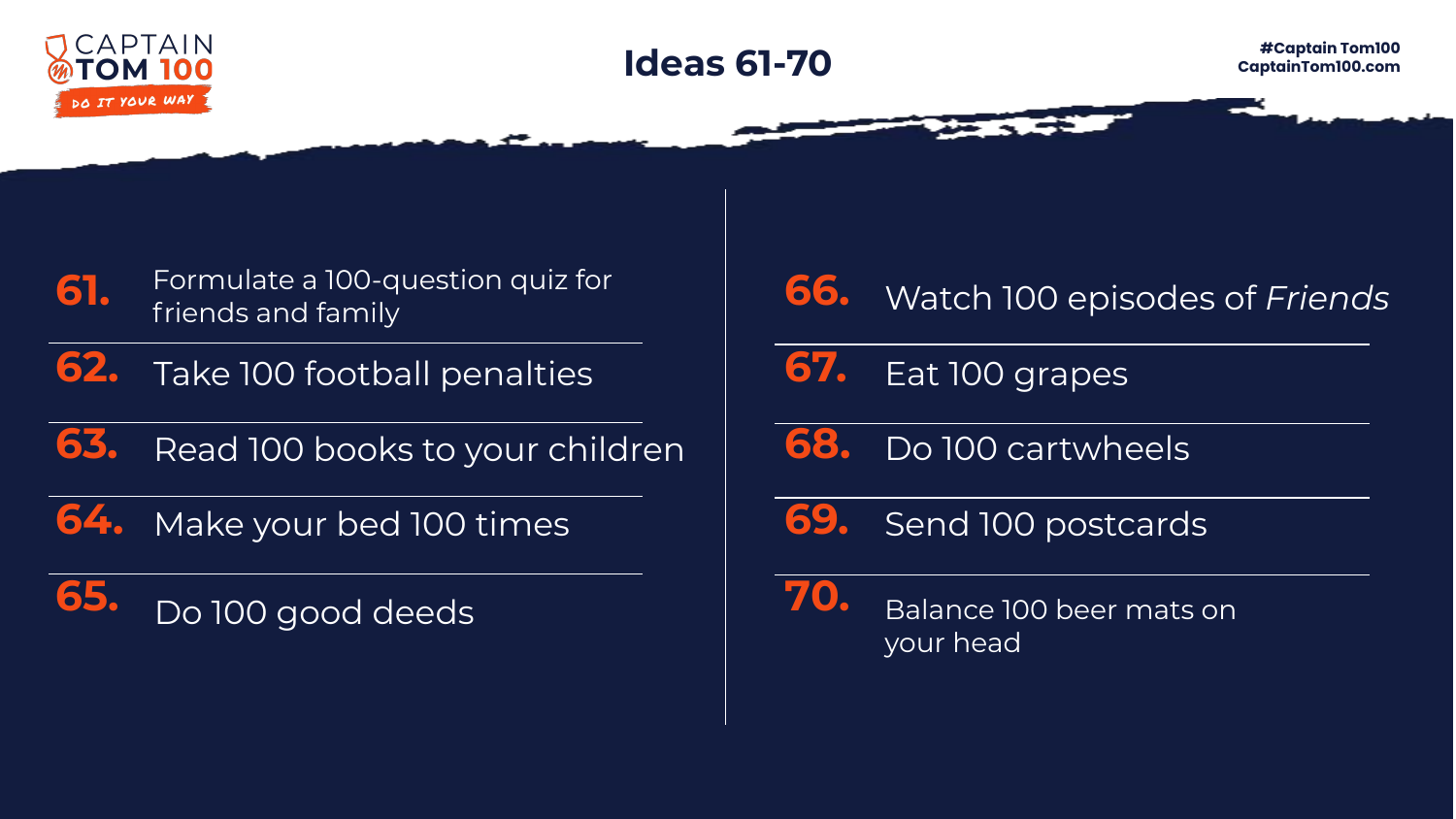

### **Ideas 71-80 #Captain Tom100**

#### **71.**  Make 100 friendship bracelets **76.**

- **72.** Hang 100 messages of hope on a tree (remember to take them down afterwards!)
- **73.** Create a patchwork quilt of 100 squares
- **74.** Play a musical instrument for 100 minutes
- **75.** Say 'red lorry yellow lorry' 100 times

# Tap 100 tap dance steps

- **77.** Build something with 100 Lego bricks
- **78.** Make a domino run with 100 dominos
- **79.** Perform 100 bike bunny hops
- **80.** Share your 100 with 100 people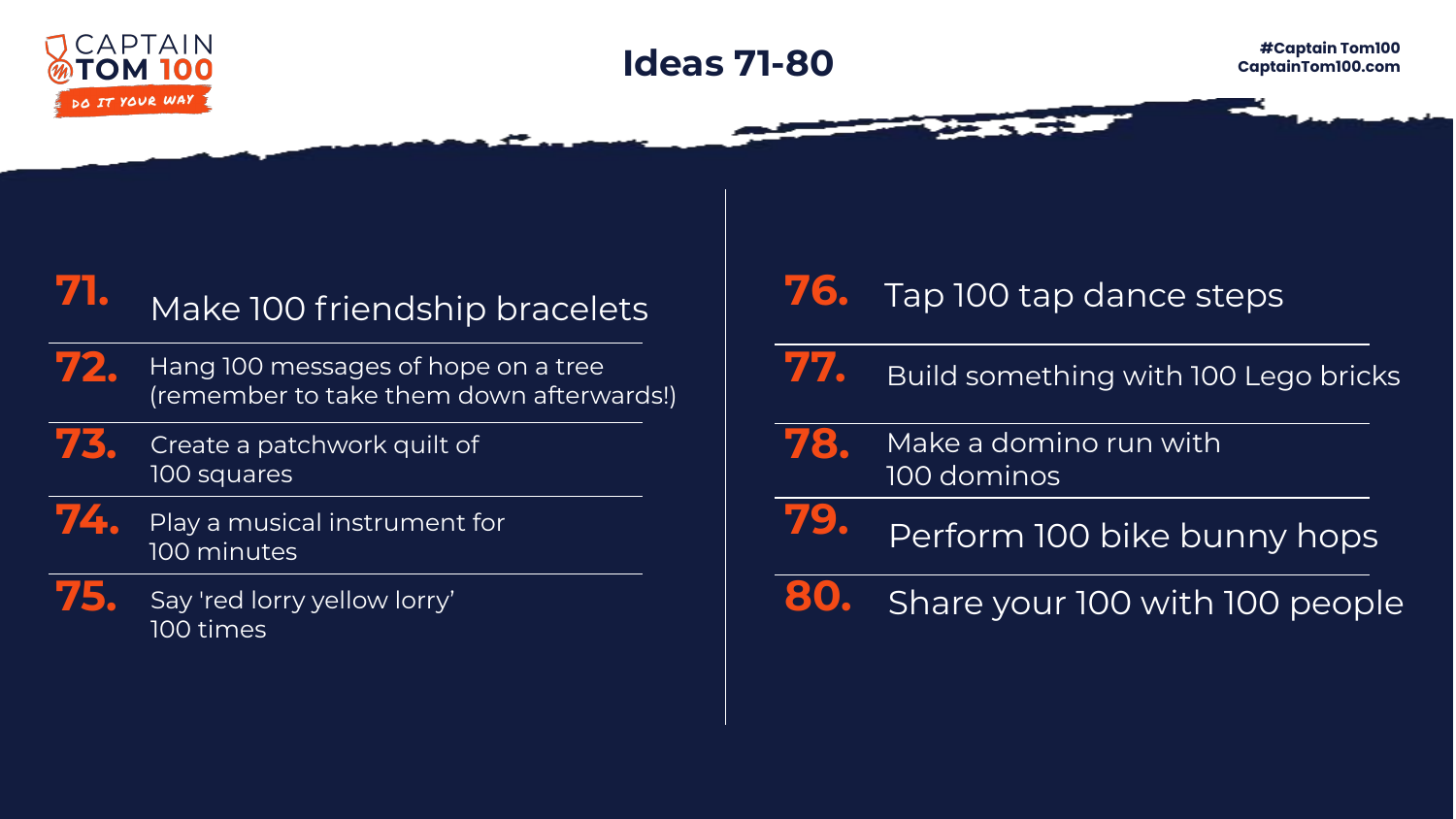

- **81.**  Make a pyramid with 100 playing cards **86.**
- **82.** Cycle 100 miles in one day
- **83.** Climb 100 stairs
- **84.** Pull up 100 weeds

**85.** Hang from a bar for 100 seconds Iron 100 items of clothing in

# Hit 100 strokes in a tennis rally

- **87.** Volunteer 100 hours of your time
- **88.** Go down a slide 100 times
- **89.** Play 100 games of bingo



100 minutes